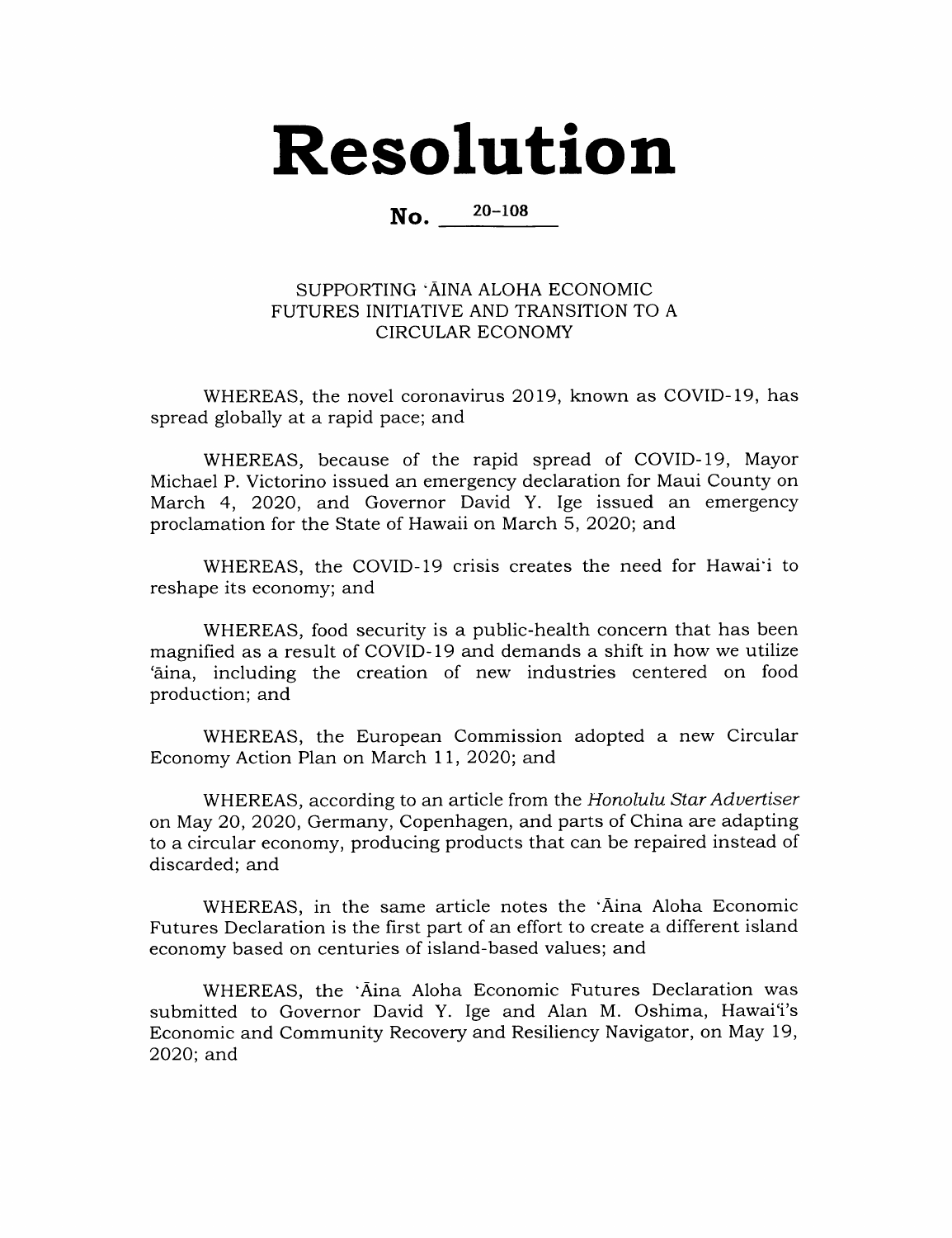## $20 - 108$ **Resolution No.**

WHEREAS, over 2,300 individuals, businesses, and organizations have expressed their support of the 'Aina Aloha Economic Futures Declaration; and

WHEREAS, Mayor Michael P. Victorino is a signatory of the 'Aina Aloha Economic Futures Declaration; and

WHEREAS, the State House Select Committee on COVID-19 Economic and Financial Preparedness was briefed on the 'Aina Aloha Economic Futures Initiative on June 1, 2020; and

WHEREAS, the 'Aina Aloha Economic Futures Initiative is a process of empowering community voices through community action to bring to life a resilient Hawai'i economy through the core value of 'aina aloha; and

WHEREAS, 'aina aloha represents a deep and abiding love for Hawai'i's communities and natural environment; and

WHEREAS, 'aina aloha places 'ike kūpuna, or Native Hawaiian ancestral knowledge, as the foundation upon which we determine our collective actions to achieve pono, or balanced, management of our resources; and

WHEREAS, overdependence on extractive industries, such as highimpact tourism, are not economically sustainable and do not promote the health and well-being of 'aina or kanaka; and

WHEREAS, on June 2, 2020, Kamanamaikalani Beamer, Ph.D., Associate Professor, University of Hawai'i at Mānoa, led a presentation to the Council's Environmental, Agricultural, and Cultural Preservation Committee, entitled "Aloha 'Aina and Circular Economies"; and

WHEREAS, according to Dr. Beamer, components of a circular economy include:

- a regenerative and equitable economic system;
- of economic growth from environmental  $\bullet$  decoupling degradation;
- meaningful work while rejuvenating the environment;
- keeping materials and resources in the economy for as long as possible while preserving their value; and
- minimization of waste; and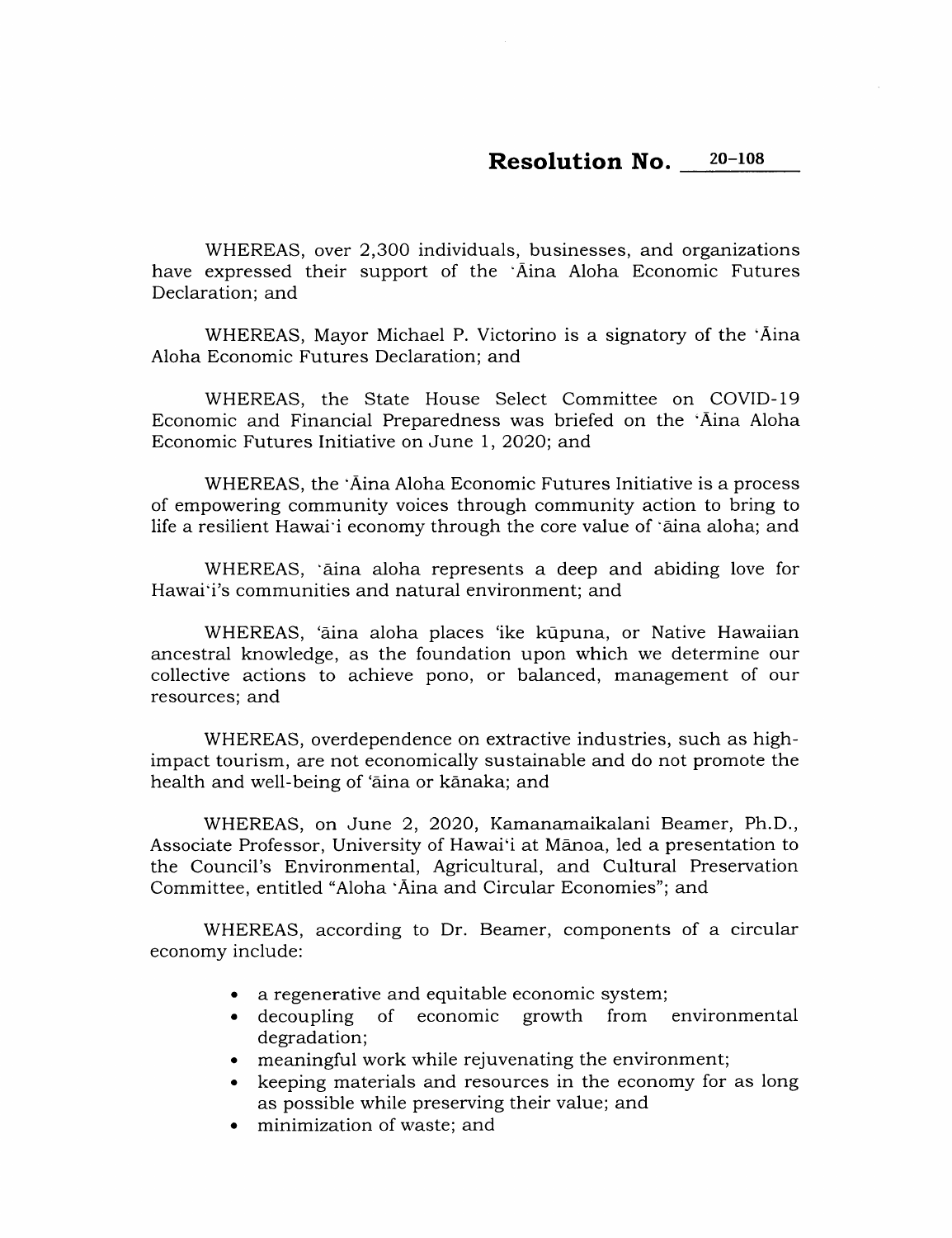WHEREAS, part of building a circular economy in Hawai'i involves incorporating aloha 'āina; and

WHEREAS, the principles of the 'Aina Aloha Economic Futures Initiative appear compatible with the values expressed in Resolution "ACKNOWLEDGING **EMERGENCY** 19-209,  $\mathbf{A}$ **CLIMATE AND** COMMITTING TO AN IMMEDIATE JUST TRANSITION AND EMERGENCY MOBILIZATION EFFORT TO RESTORE A SAFE CLIMATE"; and now, therefore.

BE IT RESOLVED by the Council of the County of Maui:

- That it supports the principles of the 'Aina Aloha Economic  $1<sub>1</sub>$ Futures Initiative and transition to a circular economy;
- $2.$ That it looks forward to considering policy actions, including through amendments to the Countywide Policy Plan, that support a circular economy;
- 3. That it will incorporate the use of the 'Aina Aloha Economic Futures Assessment Tool, for decision-making in establishing policies, improving projects, and supporting programs, unless inapplicable;
- $4.$ That restoration of 'aina and communities, in a manner that elevates local self-sufficiency, should be incorporated into all economic-recovery efforts; and
- 5. That certified copies of this resolution be transmitted to Kamanamaikalani Beamer, Ph.D., Associate Professor, University of Hawai'i at Mānoa; the Honorable David Y. Ige, Governor, State of Hawai'i; the Honorable Scott K. Saiki, Speaker of the House, and Co-Chair, House Select Committee on COVID-19 Economic and Financial Preparedness; Mr. Peter Ho, President & CEO, Bank of Hawai'i, and Co-Chair, House Select Committee on COVID-19 Economic and Financial Preparedness; and the Honorable Michael P. Victorino, Mayor, County of Maui.